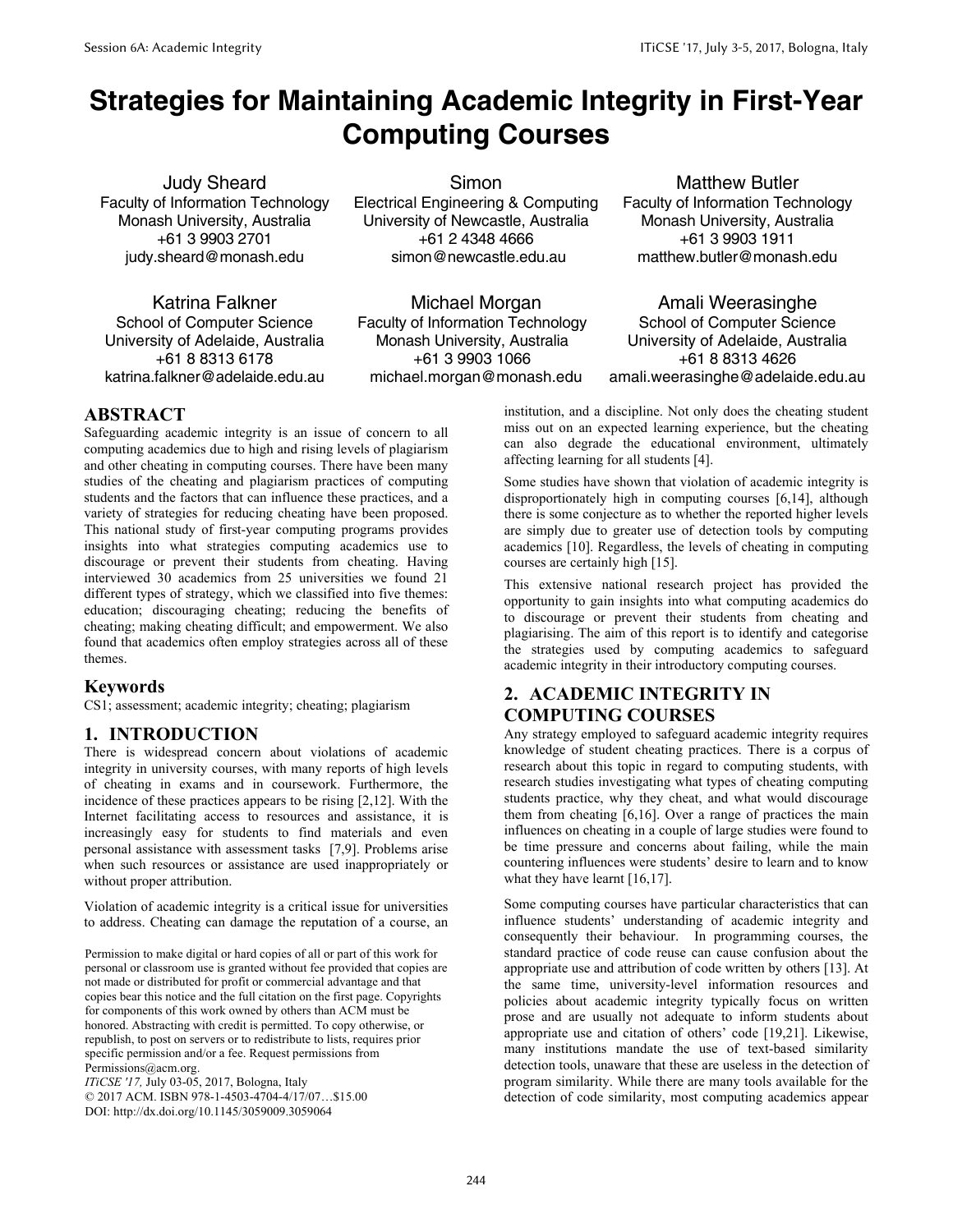not to use them [21]. Finally, although not specific to computing courses, the requirement for group work in many courses can cause issues with attribution of work and with students' understanding of the difference between collaboration and collusion [6,20,22]. If strategies to address cheating among computing students are to be effective, they should take these factors into account.

Safeguarding academic integrity entails reducing the incidence of cheating. A previous study of academic integrity in computing courses proposed that the process of addressing cheating could be considered from four perspectives: education, prevention, detection, and consequence [5]. Education and prevention are proposed as the key considerations for strategies to stop cheating from occurring, while detection and consequence focus more on dealing with cheating after it has occurred.

The literature reports many ideas for reducing cheating in computing courses. Some strategies have focused on educating students about what constitutes cheating, the problems associated with cheating, and possible consequences. These strategies take various forms, including information material, education programs, and educative tools. For example, Stepp and Simon [22] required their students to devise and then discuss scenarios describing inappropriate collaboration practices. Joy et al [8] describe a resource to assess computing students' understanding of plagiarism and to help the students learn how to avoid it.

Investigating the cheating phenomenon through student focus groups, Dick et al [5] concluded that students were in need of education about cheating and plagiarism. They proposed a comprehensive list of 12 characteristics for such an education program; however, the students in their study maintained that education on its own would not be effective. Simon et al [19] described different ways that academics in their study informed their students about academic integrity. An interesting response from some students in this study was that they received little appropriate instruction about academic integrity.

A number of strategies have focused on preventing cheating through various means ranging from reasoned discouragement to making cheating difficult. The strategies proposed by Dick et al [5] in their focus group study include individualised assignments, continuous assessment, monitored assessment, peer assessment, and interviewing students about their assignment work. Although interviews are typically intended to detect cheating, students saw them as being highly effective in reducing cheating. Student presentations were also seen as effective, although to a lesser extent. The study by Simon et al [19] found that academics commonly used a number of these strategies except for interviews and peer assessment.

Other strategies have focused on helping students not to cheat through building a strong and supportive culture of academic integrity. This approach is championed by McCabe [11], who reports success with honor codes in the US. Dick et al [5] point out that honor codes are not possible or appropriate in all contexts, but some of their proposed strategies take a similar approach. For example, they suggest that caring about students and ensuring a high level of student interaction in the classroom would reduce the level of cheating.

The deterrent effectiveness of detection and punishment remain unclear. Fraser [6] argues that high rates of detection and

prosecution will deter cheats, and conversely that students are more likely to cheat if they believe cheating is commonplace. An empirical study by Bennett [1] found that punishment was a deterrent to major forms of plagiarism but not necessarily to minor forms. However, Sheard and Dick [16] found that fear of consequences did not appear to have any influence on the level of cheating.

These studies indicate that there are many effective strategies that can be used to safeguard academic integrity in the computing education environment. In our study we investigated what strategies are actually used by academics in their important role as the designers and providers of the learning environment and the assessment tasks. The findings reported in this paper give insights into the focus of the academics' attention in ensuring academic integrity in the assessment strategies that they employ.

## **3. RESEARCH APPROACH**

This study draws upon data collected in 2014 for a report on teaching practices in first-year computing courses in Australia [18]. The purpose of the report was to document information about teaching practices and factors influencing the first-year experience of computing students in the Australian higher education context.

For the report we interviewed 30 academics from 25 universities, all of whom were involved in teaching and/or coordination of first-year computing courses. Participants were recruited mainly by contacting computing departments to identify the staff involved with delivery of first-year computing programs. The recorded telephone interviews, which ranged in length from 45 to 60 minutes, were all conducted by a single researcher.

The semi-structured interview script addressed six themes designed to investigate different aspects of the first-year experience: what we teach; where we teach; how we teach; how we assess; how we strengthen the learning environment; and how we support our students. The interview questions pertinent to the current analysis are:

- What types of assessment are used in first-year courses?
- How are the students educated about academic integrity in the context of computing courses?
- How much of the assessment is more or less guaranteed to be the work of the individual?
- For work not done in supervised conditions, what techniques are used to verify that the work is the student's own work?

The responses to the first interview question were analysed to give an overview of the forms of assessment used in first-year computing courses, as reported in section 4.1.

The responses to the other three questions were coded using a thematic analysis [3]. Each code represented a particular type of strategy that was used to reduce cheating in a first-year computing course. The data was coded by one of the authors, then the codes were reviewed by two other authors, discussed, and refined as appropriate. The types of strategy were organised into four themes and again discussed and refined. The themes and strategies found are reported in section 4.2.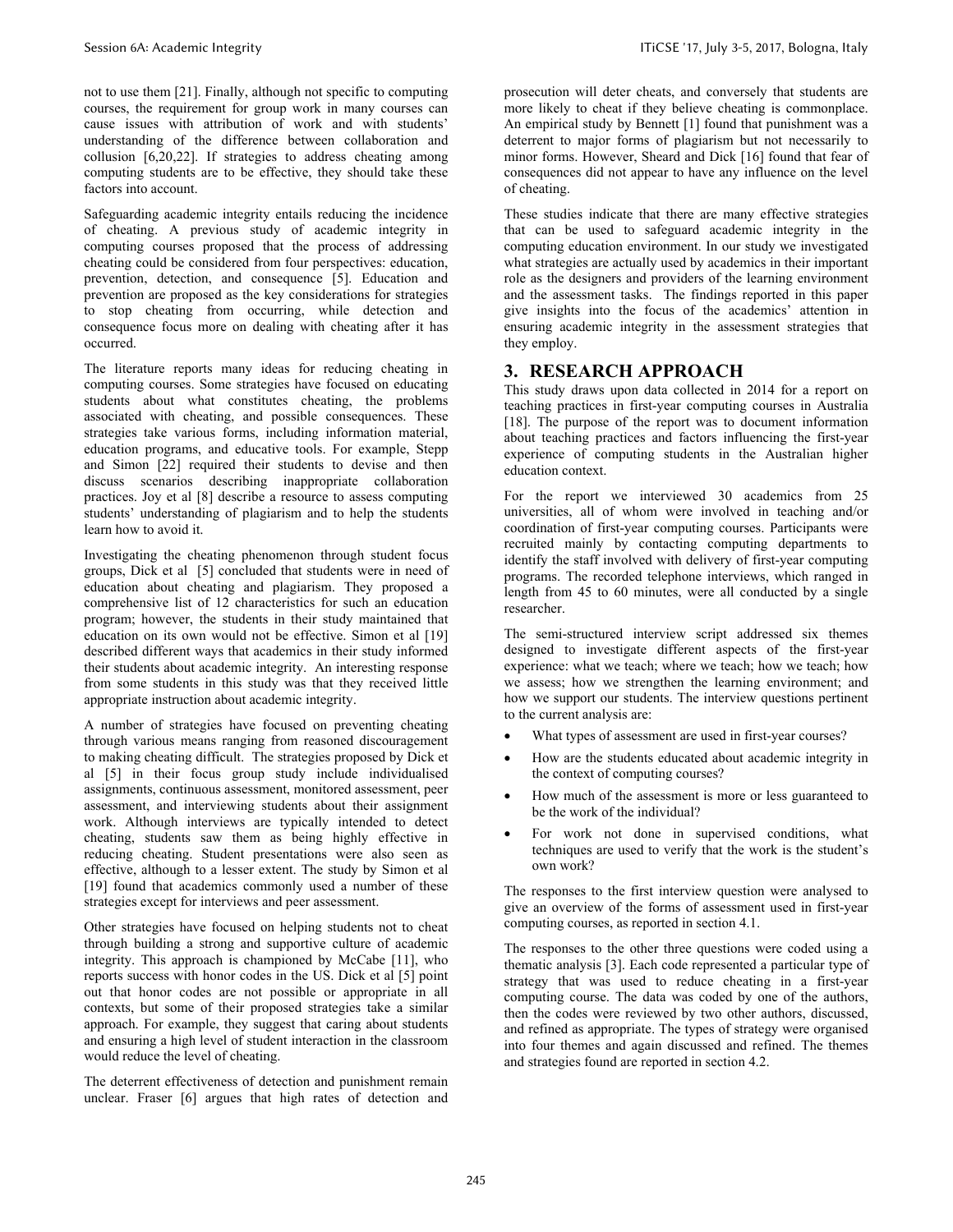## **4. FINDINGS**

We begin with an overview of the types of assessment used in the introductory programming courses in this study, then report the strategies used by the academics to reduce the occurrence of cheating in their courses.

## **4.1 Forms of Assessment**

Overall there was a mixture of invigilated and non-invigilated assessment. An end-of-semester written exam was the typical form of summative assessment in first-year computing courses. Most exams were weighted between 40% and 60% of the overall mark for the course, with 50% the most common weighting. The lowest weighting was 20% and the highest was 70% of the overall mark.

In combination with an end-of-semester exam there were a variety of other forms of assessment. The most common was assignment work, done individually or sometimes in a group. Often more than one assignment was set during the semester or the assignment was set in stages. Tests held during semester were another common form of assessment. These were either mid-semester tests worth 10% to 20% or a series of smaller tests, typically conducted online. Tasks performed in tutorial or lab classes were also often used as low-stakes assessment worth 1% to 2% for each task.

Less common forms of assessment mentioned were portfolio assessment, presentations, and submitted homework tasks. One interviewee gave students a mark if they visited the lecturer to ask a question. There were indications of a growing use of social media, such as blogs and wikis, for assessment tasks.

## **4.2 How Computing Academics Safeguard Academic Integrity**

Computing academics employ many different strategies in their attempts to uphold academic integrity in their courses. The analysis found 21 different types of strategy which were organised into four overarching themes: *education* (raising awareness and understanding of what constitutes cheating and its consequences); *discouraging cheating*; *making cheating difficult*; *reducing the benefits gained from cheating;* and *empowerment* (supporting students and helping them understand the benefits of behaving with integrity). The themes and strategies are shown in **Table 1** and further explained in the following sections.

#### *4.2.1 Education*

A number of strategies used to safeguard academic integrity involve educating students about the acceptability of different practices in the use of resources and assistance. The aim is to help students understand what practices constitute cheating and plagiarism, and the consequences of engaging in these practices. Strategies classified as education involve instruction, provision of information resources, and using instructional tools.

The interviewees described different approaches to educating first year computing students about academic integrity, ranging from *"a little bit ad hoc" (I-11)* to *"academic integrity is in every session that I [teach]" (I-7)*.

In more than half of the universities, academic integrity was taught by a central unit, either as a dedicated course or as part of a study skills course. In the other universities it was covered within individual courses. A few interviewees seemed to take a 'hands-off' approach, just pointing students to resources or **Table 1: Strategies to reduce cheating**

| <b>Theme</b>                            | <b>Type of Strategy</b>                                                    |
|-----------------------------------------|----------------------------------------------------------------------------|
| Education                               | Instruction about academic integrity                                       |
|                                         | Information resources                                                      |
|                                         | Instructional tools                                                        |
| Discouraging<br>cheating                | Heightening awareness of the consequences<br>of cheating (e.g. punishment) |
|                                         | Requiring students to commit to abide by<br>academic integrity policies    |
|                                         | Observing students working                                                 |
|                                         | Monitoring work                                                            |
|                                         | Setting staged assignments                                                 |
|                                         | Making work visible                                                        |
|                                         | Requiring students to work in groups                                       |
|                                         | Oral presentations                                                         |
|                                         | Interviewing students                                                      |
|                                         | Making it too risky to cheat (e.g. detection)                              |
| Reducing the<br>benefits of<br>cheating | Low stakes assessment                                                      |
|                                         | Setting hurdle assessments                                                 |
|                                         | Verification of assignment work in exams                                   |
| Making                                  | Invigilating assessment                                                    |
| cheating<br>difficult                   | Individualising assessment                                                 |
| Empowering<br>students                  | Supporting students                                                        |
|                                         | Building relationships with students                                       |
|                                         | Focusing on learning gained through doing<br>the assessment tasks          |

relying on the university courses; however, most discussed and related academic integrity issues to their own courses.

*[Academic integrity] is something that I discuss with them because the [course] that I do is generally one of the first they are likely to do. I talk about some of the specific traps that people could fall into; working together or ending up with someone's code and submitting that as your own and that sort of thing. So I discuss it specifically in the lecture as to what can happen and how they can protect themselves against getting into that situation. (I-12)* 

Instruction about academic integrity typically begins early, usually during orientation week or the first lecture.

*I start off very early talking about what they can steal online and how they can do it. Basically, I say 'I'm happy with you finding code online as long as you tell me where you got it from'. As long as it's not the entire program. If you bought the program you won't get the marks. (I-5)* 

A particular concern in academic integrity is helping first-year students distinguish between acceptable collaboration and collusion:

*Often in first year, because they are working together … we have a chat with them about collaboration and when it's appropriate and when it's not. …. We tell them it's OK to work in collaboration in the sessions but when it comes to the practical we want them to work independently and we tell them what that means. (I-9)* 

Most interviewees mentioned providing links to university plagiarism policies in course websites and in documents such as course outlines and assignment specifications. Many universities have created online resources, including instructional tools, to inform students about academic integrity.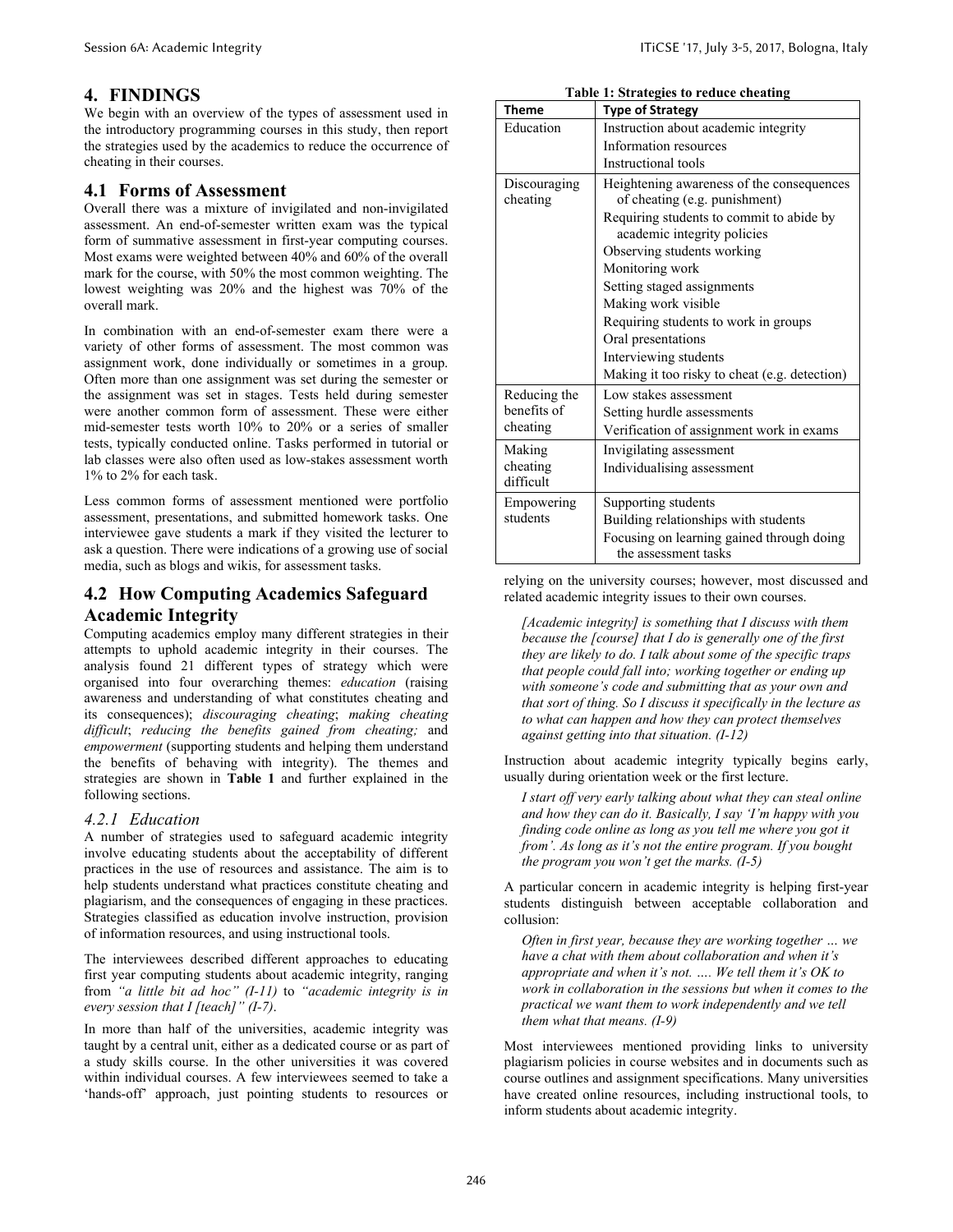A few interviewees mentioned ploys to ensure that their students access these resources. For example, at one university students were expected to complete a quiz on academic integrity in their first year of study. This quiz is worth 5% of a student's grade. At another university academic integrity is taught with an online module that can also be used as a contract with the student.

A number of interviewees mentioned a combination of activities forming multifaceted and integrated approaches to educating students about academic integrity. For example:

*Lecturers provide information and discuss (in class) academic integrity policies, why academic integrity is important and consequences of breaches, etc. There are a couple of sessions with the [special unit] leaders that are devoted to academic integrity. … This is reinforced through the study desk. Forums are used to discuss academic integrity and what is acceptable. … There is a link to library resources on academic integrity as well. (I-3)* 

However, one interviewee suggested that the educational approaches are not entirely necessary:

*… possibly more could be done … but the majority of students who [cheat] are the ones who keep doing it time and time again. We don't get too many students who say they didn't understand that and honestly mean that. We do have a few issues with international students with things being a little bit different in their culture but for the majority of domestic students they learn that stuff in high school. (I-16)* 

#### *4.2.2 Discouraging cheating*

Interviewees described a number of approaches they had used to discourage students from cheating. Ten different strategies were identified and most of these related to in-semester assignment work.

To heighten awareness of the consequences of cheating, some interviewees sent or posted reminder messages to their students. In one case a letter was sent from the head of the school:

*…every semester the Head of School sends an email to all students saying there were X number of students found guilty of plagiarism this semester and you should all be taking this seriously. He gives feedback about what students have been caught plagiarising to show them that we're actually catching them and doing something about it. (I-13)* 

A common practice is to require a commitment from students that they will abide by academic integrity policies:

*... in the first introductory lecture we talk about academic integrity and then whenever they log in to the environment, first they have to read about this academic honesty policy and agree to those terms and conditions". (I-9)* 

Alternatively, when submitting an assignment students make a declaration that the work is their own "*They sign their life away physically or electronically when they submit things." (I-1)*

Taking a different approach, as a deterrent to cheating some interviewees mentioned observing their students working in class and actively monitoring their progress:

*With the lab work generally most of that work is done in class so you have a fair idea based upon how they're progressing … You also have the opportunity to ask them questions about 'what does that bit mean' or 'why did you do it this way'. If there's any question about whether the work is their own – sometimes someone will turn up at the start of the*  *lab and has already done all the work – … the tutor can ask them about it to get some reassurances about whether they understood it and therefore were likely to have done it themselves. It's not supervised in the same way as an exam but it's some kind of reassurance. (I-12)* 

Some interviewees used staged assignment work, with marks allocated at specific checkpoints, to enable monitoring of progress. This strategy helped students avoid pressures to cheat by encouraging them to start their assignments early and giving them more time to seek legitimate help if needed.

Observation and monitoring of student work is also possible electronically with the use of social media. An added advantage is that a student's work is visible to other students, which discourages them from using work that is not their own.

*… we get students to collaborate on assignments or content on a Wikipedia-style server that they can all edit simultaneously. That's been successful. …. Because it's online the students see an evolving project and can see the group members' work. As staff members we … can see who's doing work and who's not. (I-12)* 

There was no consensus about whether students should be required to work individually or permitted to work with others on their assignments. A number of interviewees required their students to work individually; however, one required students to work on their assignments in pairs as he considered *"… this makes it much less likely that they will seek outside help" (I-14)*.

Another strategy was to interview students or require them to give presentations as part of the assessment process.

*Interviews are quite popular in the programming type subjects … You can ask them a few pointed questions about their motivation for the design they made, why they did it that way, and you can start to poke them a bit and say 'if we were to change this what would happen; if you wanted to do this feature how would you do it'. I've used the interview and they tend to be pretty good at picking up students who mightn't [have done] all their work (I-1)* 

Although some interviewees saw interviewing as an effective strategy to discourage cheating, not many used it as it was seen as too time-consuming.

A common strategy to discourage cheating was to increase the risk of getting caught. A number of interviewees said that their use of similarity detection tools was a deterrent to plagiarism as the students were made fully aware that the tools would be used and they received the reports generated.

#### *4.2.3 Reducing the benefits of cheating*

A strategy used to deter cheating was to reduce the benefits gained from cheating. Several interviewees used low-stakes assessments, for example, in-semester tasks worth 1% to 2%, believing that students would not find it worthwhile to cheat for so few marks.

To reduce the chance of students passing entirely on other people's work, at many universities students are required to gain a minimum exam mark, typically 40% or 50%, to pass a course. That is, they reduce the benefit of cheating on one assessment item by establishing another item as a hurdle that must be cleared. A couple of interviewees observed that they used exams to verify that the students had done their own assignment work. One advised *"we kind of design the final exam to make sure that*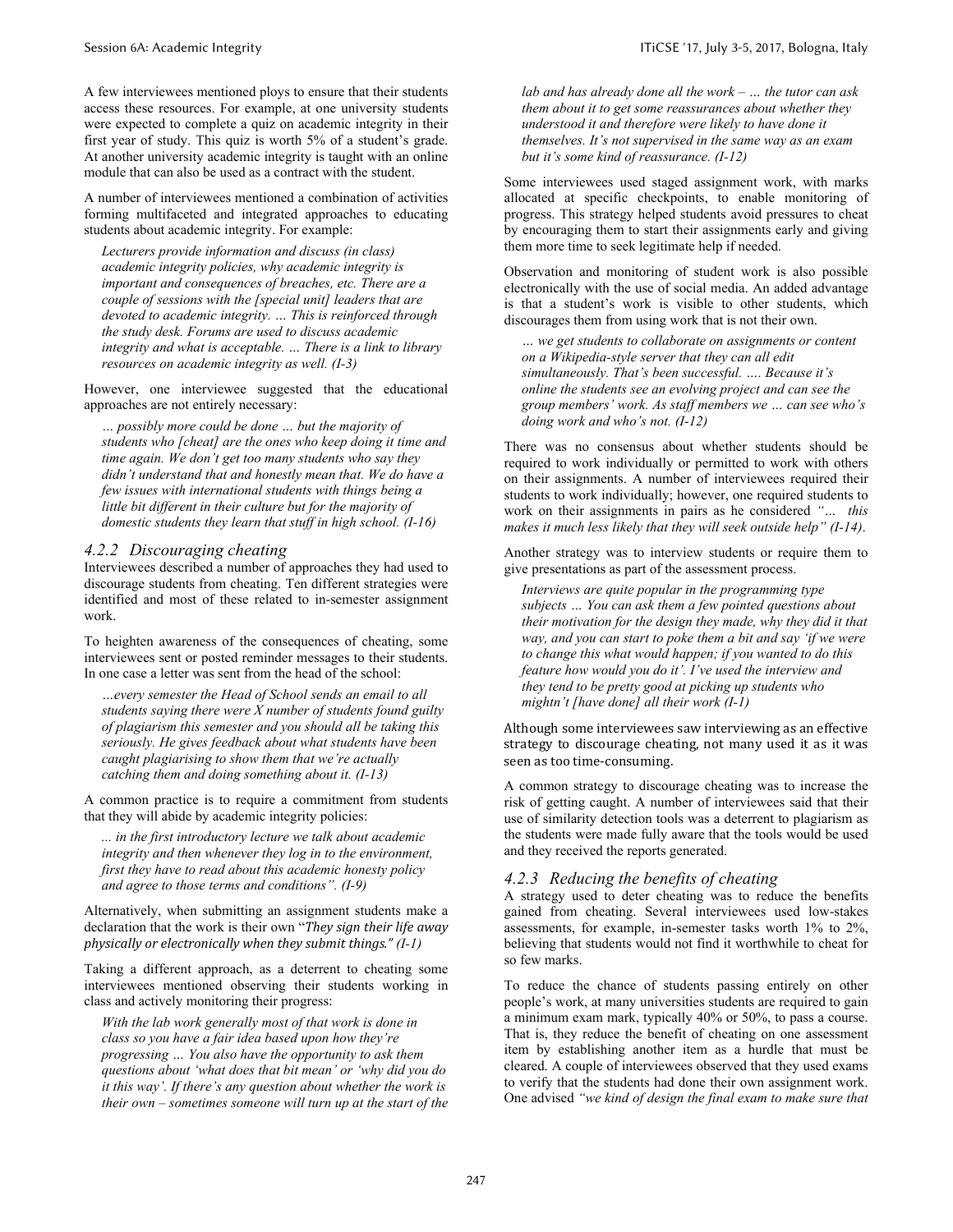*the students have done their work" (I-10)*. However, another mentioned his university's policy that "*exams are not to be for the purpose of ensuring that people haven't cheated*" *(I-8)*.

#### *4.2.4 Making cheating difficult*

Moving beyond discouragement, a number of strategies were used to greatly reduce the opportunity to cheat.

Interviewees agreed that the incidence of cheating is greatly reduced in invigilated situations. As one interviewee noted, "*the only thing you can absolutely guarantee are the moderated parts, which are the exams*" *(I-4)*. All universities had invigilated assessment in at least the exam component, although a number of interviewees expressed their dissatisfaction with a closed-book written exam as a means of assessing students' learning of programming. In an attempt to make invigilated exams a more valid form of assessment a couple of interviewees had moved towards open-book exams in computer labs.

*… we have decided to have open-book exams. .... That reduces the stress for the exam supervisors. When it is closed-book they are really frightened about what type of software the students are using; can they go online, etc. …. But if it is open book then they can use any software. … we had to create the exam so they can't simply find the answer from the internet – a small case study or scenario. (I-10)* 

Interviewees mentioned different techniques to reduce cheating through individualising assessment; for example, using randomly generated questions in tests, tailoring assignment work to individual students, and allowing students to negotiate their own assignment.

*… every student or group is doing a different task. That doesn't stop them getting help from people inside or outside the class. But it does diminish the prospect of people colluding on the same piece of work and each of them handing it in as their own. (I-14)* 

Cheating on assignment work was mentioned as problematic by most interviewees. However, this was not easily resolved, as one interviewee observed:

*The only other option I can think of [to having a programming assignment] is to have programming problems on the exam paper but the exam is not the place where you can do any thinking. (I-13)* 

## *4.2.5 Empowering students*

From another perspective, a number of interviewees described their strategies to empower students so as to reduce the likelihood that they would resort to cheating or would want to cheat. These strategies entailed supporting students, building relationships with students, and focusing on the learning gained through doing the assessment tasks.

Recognising that cheating can occur when students are under time pressure or are afraid of failing, a number of strategies were used to support students in their learning outside the classroom or online teaching environment. For example, a couple of interviewees mentioned Peer Assisted Student Support (PASS) schemes, student-led sessions that provide supplementary support for students within a course. One interviewee offered personal support:

*I would send an email to students normally around the time the assignment is due because I think most plagiarism occurs when students get behind and the assignment is due and they* 

*quickly find a friend to copy from. I tell them if they have fallen behind to ask me, not their mate. (I-15)* 

A couple of interviewees were in a position to build a relationship with each of their students. This helped them better understand their students' needs and respond more promptly.

*We teach smaller numbers … There is more interaction with students on a one-to-one basis … They can consult when there are issues, able to respond quickly if they need help … Students just about always come to class … you're in a better position to build up relationships with them. That has an impact on a whole range of things including assessment. (I-6)* 

A number of interviewees mentioned the importance of encouraging students to work for their own learning. One interviewee had designed a curriculum based on portfolio assessment for that purpose.

*One of the big changes with the portfolio assessment was creating that really positive environment where everything was focused on learning and the assessment became secondary. If you do the learning you'll get good marks because you can show that you can do this stuff. (I-2)* 

Some interviewees stress to their students that writing code is important for them to learn to work on their own, and will help them to prepare for their exam.

*We see the assignments as learning opportunities as much as assessment. As long as the students haven't copied verbatim we're willing to accept that. (I-6)* 

## **5. DISCUSSION AND FUTURE WORK**

From our study there appear to be two main philosophical approaches to safeguarding academic integrity. In one approach, the educator designs the learning environment and assessment so that cheating opportunities are reduced or cheating is very risky for the student. In this approach the strategies directly address the particular cheating practice. The strategies in the 'making cheating difficult' theme are aligned with this approach. Some practices in the 'discouraging cheating' theme, such as monitoring the students while they work and using plagiarism detection tools, are also related to this approach.

The other approach is to design the learning environment so that the desire and need to cheat are reduced. This is achieved by building an informed, inclusive, connected, and supportive learning environment where the students' learning needs are understood and addressed. The strategies in the 'education' and 'empowerment' themes are aligned with this approach, along with some practices in the 'discouraging cheating' theme such as raising awareness of the consequences of cheating.

A key difference between the two approaches is that in the first approach the educator tends to take responsibility for stopping cheating, whereas in the second approach the educator takes responsibility for informing the students, but the students take responsibility for not cheating. Another important difference is that the first approach, using policing and scaring students to stop cheating behavior, tends to be reactive; whereas the second approach, using education and empowerment to reinforce the students' decisions to behave with integrity, has a positive focus.

An educator's personal philosophy will guide the approach they take to safeguarding integrity. For example, I-8 remarked *"We prefer to adopt a positive approach and encourage them to see us if we're stuck, rather than a punitive approach."* We found in our study that most academics employed multiple strategies